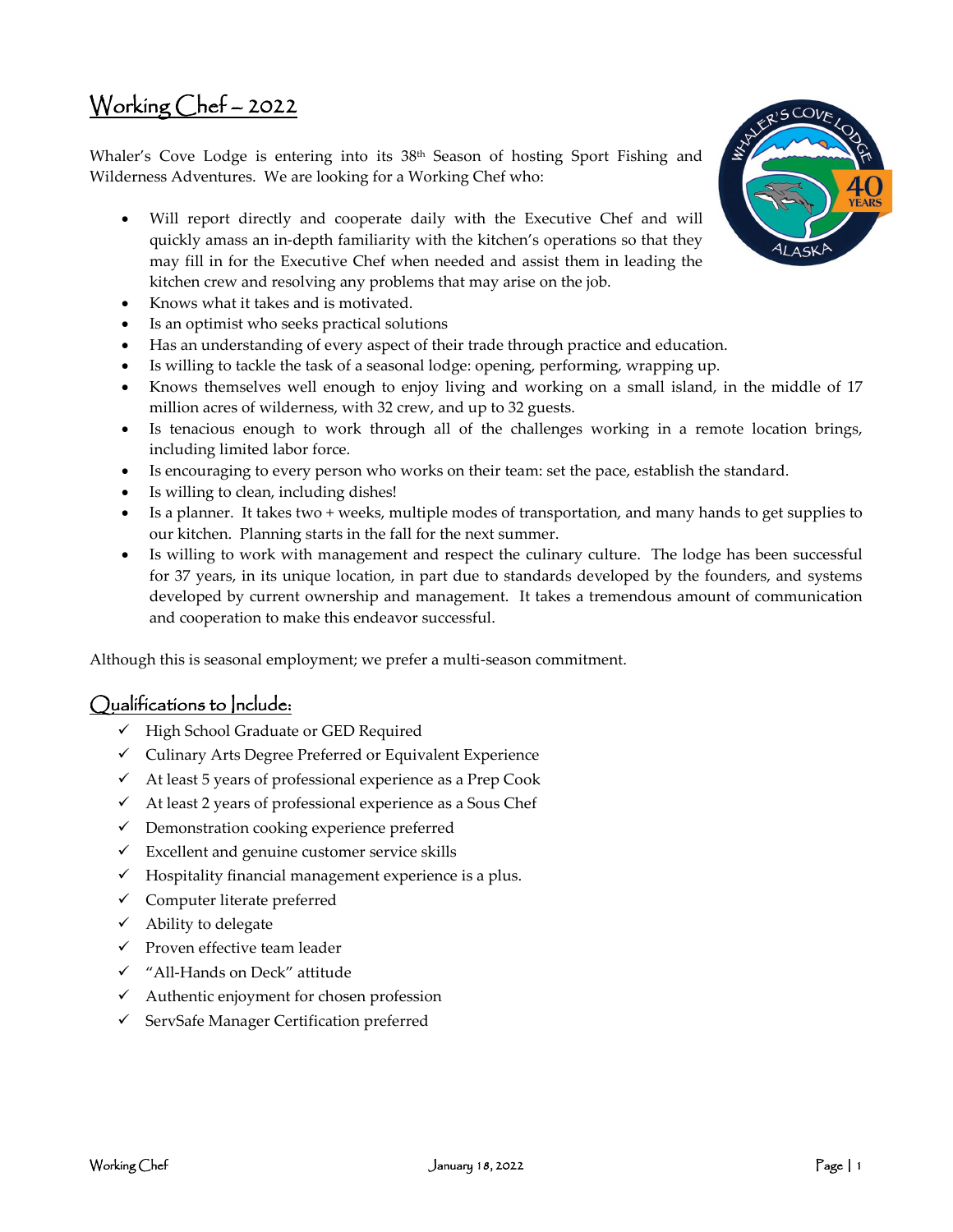### Responsibilities Include:

Primary responsibility is to create an inviting, welcoming, pleasurable, and satisfying dining experience for our guests and crew. Service will include three meals per day, for up to 60 persons throughout ~ 67-100 days operating season. Pre & post guest-weeks involve dining for owners, hosts, employees, and select contractors; up to 32 people per service. Breakfast and dinner service are plated. The lunch sandwich and sides bar, salad bar, continental breakfast items, and beverages are self-serve. Guests and crew are accustomed to well-flavored food and tantalizing displays. The lodge has an **established**, rotating, 10 day menu for guests and an established menu for crew. Inventory, stock, and rotation must occur without fail. Ordering is performed in conjunction with management. Vigilance with sanitation is essential.

## Additional Responsibilities Include:

- $\checkmark$  Direction of kitchen and dining room staff (3-8 per shift) in cooperation with Executive Chef, and Front of House to ensure the best flow and to provide exceptional customer service
	- o Staff scheduling as support to Executive Chef
	- o Demonstrate new cooking techniques and equipment to staff
	- o Establish presentation technique and quality standards
	- o Ensure timely serving: 7am breakfast, 12pm lunch, 6pm Soup, 6:30pm appetizers & salad, dinner, and dessert.
	- o Train and develop the team to prepare and deliver food to exceptional specifications
	- o Praise and recognize good performance
	- o Deal with poor performance through education, coaching, informal reprimands, and where necessary the company disciplinary procedure
	- o Maintain impeccable personal hygiene
	- o Maintain safety standards within the workplace
	- o Communicate via team meetings, one to one meetings, training sessions, notice boards and written formats.
	- o Available for meetings with Executive Chef and General Manager
- $\checkmark$  Food orders/quality/inventory control
	- o Work with Executive Chef to order food and supplies.
	- o Assist in maintaining department budget for food, supplies, equipment purchases
		- Zero \$ are budgeted or spent on petty cash purchases.
		- All purchase orders processed weekly and accounted for.
		- **Proper portion estimating; minimizing waste.**
	- o Check the quantity and quality of received products
	- o All substandard food is reported to Executive Chef with the appropriate paperwork and photos for credit. Due to our remote location it is unreasonable to return substandard items.
	- o Secure stock, monitor, and control levels. As a seasonal enterprise, our chill and freeze needs to end with minimal stock to store over the winter for following season start-up and our pantry items need to be reduced to as bare a cupboard as possible.
	- o Stock rotation is routinely implemented
	- o All store rooms, fridges, and freezers are kept in order
	- o Crew Food policy is followed with no unauthorized food leaving the kitchen
	- o Cooperate with entire crew during food purchasing and shipment
		- The remote location creates logistical challenges such as lead-time for purchasing, shipping, and stocking
		- The Executive Chef works with the General Manager and the Juneau Expediter. During times of purchasing and pick up the Executive Chef is to be available via phone to answer any questions in a timely manner (minutes) so that the Juneau Expediter can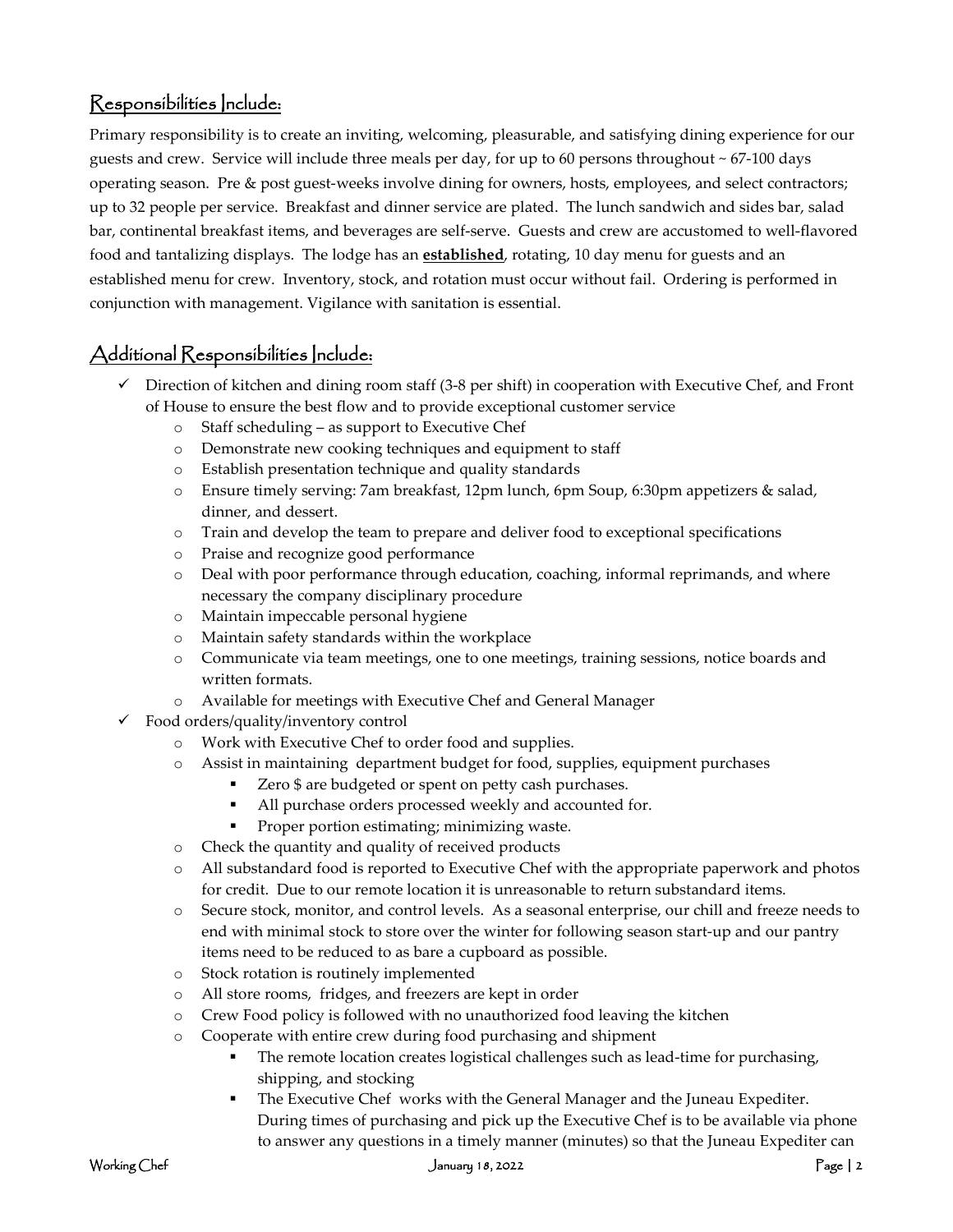complete picking up all inventory (usually 6,000 – 8,000 lbs of product) within a few hours to then load onto a third-party freight hauler for shipment to the lodge.

- $\checkmark$  Comply & implement all health and safety requirements.
	- o Ensure temperature records and food labeling are maintained and up to date
	- o Ensure the kitchen is clean and hygienic, making sure cleaning rotas are adhered to
	- o Monitor sanitation practices to ensure that employees follow standards and regulations
- $\checkmark$  Ensure proper equipment operation/maintenance;
	- o Arrange for equipment repairs in conjunction with the Executive Chef.
- $\checkmark$  Menu Selection and Presentation
	- o Incorporating Whaler's Cove traditions and Owner's vision, while maintaining standards that long time clients have come to expect.
	- o Although there is a menu rotation, the challenge of ending the season with minimal inventory that will keep throughout the winter creates a situation that the last few weeks' menu has variability to use up the inventory. There have also been delays with receiving orders due to the unforeseen logistical challenges such as ferries being cancelled due to acts of Mother Nature or mechanical failures. Any changes needed in the menu are strategized with Executive Chef.

#### Considerations:

*Team Oriented* ~ Chef needs to be independent, yet totally understand the interdependence that this operation requires to succeed. Healthy communication skills, willingness to solve issues, positive attitude, big-picture mentality, a sense of humor, self-motivation, and an ability to adapt and learn are all required.

*Professionalism* ~ We require our Chef(s) to present themselves in a professional manner at all times. We always have guests at the lodge (from June into September, 24 hours a day/7 days a week) with turnover days on Saturdays (every week) and Tuesdays or Wednesdays (alternating every other week). Because of our remote location, it is very difficult to replace any of our crew during the operating season. We expect a commitment to stay the entire season or agreed upon length of contract. It is important that our applicants understand the operation and what responsibilities will be required of them.

*Attitude & Social Ability* ~ Our Chef is highly influential of our guest experience. It is important that our Chefs enjoy hosting. We are looking for individuals who truly enjoy hospitality! We expect for our Chefs to make their presence known in the dining room at one point during each meal time to greet guests and ask how they are faring. We require our team to have a positive attitude, show extraordinary manners, and be courteous at all times. This position involves *daily communication:* kitchen crew, Kitchen Manager, up to 3 other Department Managers (who will be integral as support staff for delivery and stocking of all goods, storage, and maintenance), up to 32 crew members who live on site, and up to 32 guests daily!

*Guest Requests* ~ As a well-established lodge that prides itself in taking care of each and every guest and employee, our Chefs will need to incorporate specific specialty menu items that will ensure that every person at the lodge has a safe and enjoyable experience. These specialty menu items include gluten free, allergy considerations, and special event items (i.e. anniversary & birthday cakes). The Chefs, Guest Services Manager, and General Manager all have access to a Special Events calendar that is updated frequently so that the entire team can ensure that all special requests are attended to.

*Safety & Medical* ~ Knowledge of maritime radio etiquette is helpful. Guest Services crew and General Managers rotate monitoring the lodge radio 24 hours a day, while guests are on site. Operating in the Alaskan environment is inherently dangerous and *all* of our employees are required to be aware and responsive to any potentially dangerous situation that may arise. Firearms are kept on site and carried by all fresh water guides. The lodge has working cannon for entertainment purposes only. First Aid and CPR certified is preferred.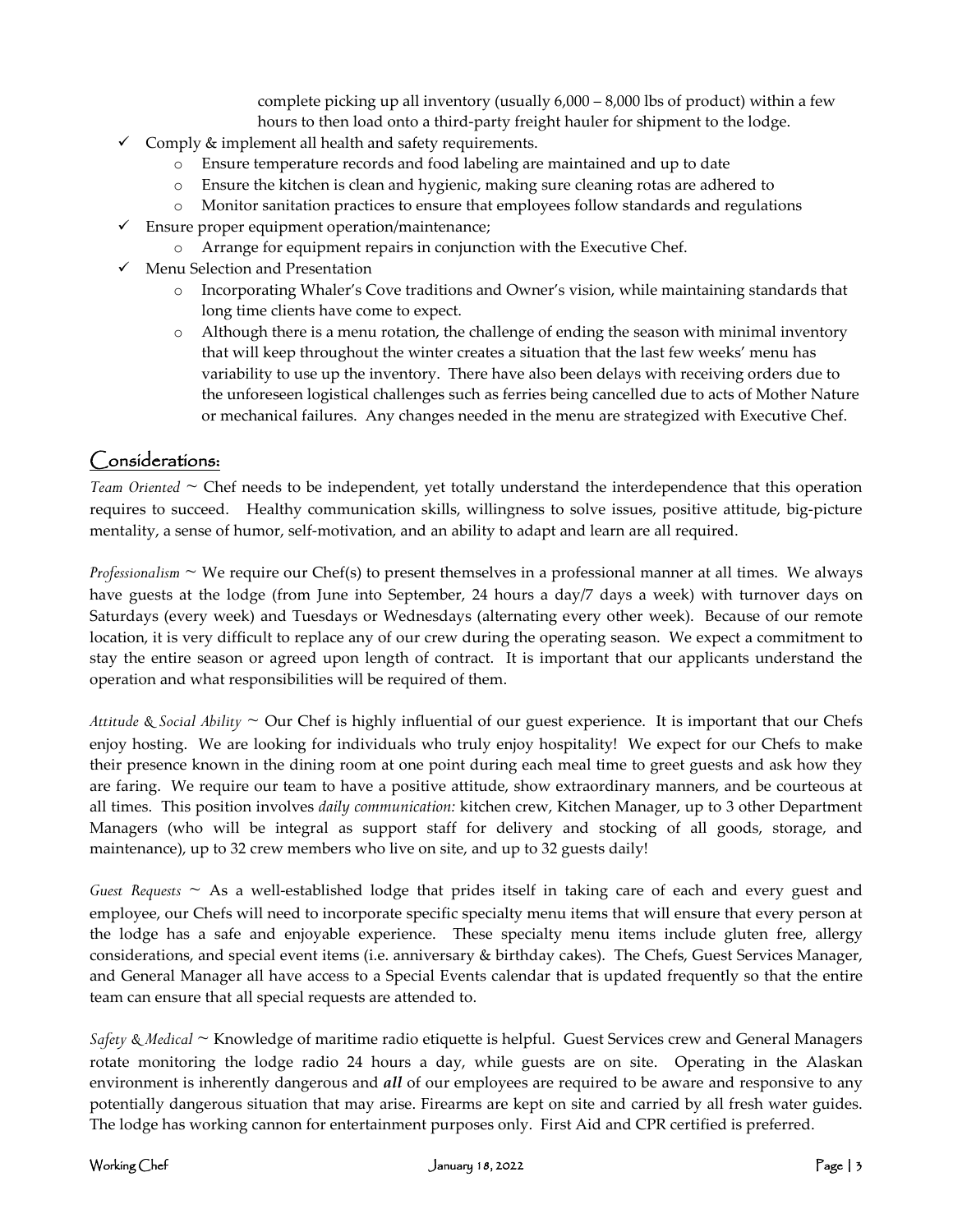If a situation arises that requires medical attention, crew is to contact Guest Services immediately and render any assistance possible. The community of Angoon has a medical clinic with emergency staff available; although due to irregular cell service, contact may not occur immediately. Regional scheduled sea plane service or charters may be available to transport patients to adequate medical care facilities in Juneau or Sitka (this is a minimum 40 minute transport). In addition, the U.S.C.G. Air Station in Sitka has the capability to medevac serious injuries with a minimum response time of 45 minutes to the lodge; another 45 minutes to the hospital. The lodge management is to be contacted immediately to ensure a coordinated and timely response.

Kitchen crew must be healthy, physically fit, maintain a clean appearance, be drug-free (pre-employment drug testing and random seasonal drug testing is company policy at company discretion), and preferably be a *nonsmoker*. Anyone who cannot maintain themselves in a professional manner regarding alcohol consumption need not apply.

*Company Policy ~* Employees of Whaler's Cove Lodge are to abide by the most current version of the Employee Handbook (provided at time of hiring). The duties and policies described in this job description are in addition to, and an integral part of, the employee policies set forth in the Employee Handbook. Whaler's Cove Lodge is an at will employer and employment at Whaler's Cove Lodge is at will.

*Adaptable & Hard Working* ~ this seasonal industry is intense and unique. This company performs its services in a very remote location in Alaska: crew lives and works on 10 acres, on a small island, for up to 120 days. Without a doubt, the operating season is hard work, and can be very satisfying. Most of the administrative duties are performed at the company satellite offices in Kalispell, Montana from October through May. There are opportunities for recreation; however our primary purpose is to provide our services in our limited window of operations.

## Daily Schedule & Routine in Alaska

Kitchen is responsible for filling bellies with good food every day, for up to 120 days, without fail. There are no other options for food service in our remote area. Work week consists of six (6) days on shift with one (1) day off. A typical week during the operating season for the Chefs includes 60-80 hours of work.

- Breakfast
	- o 7:00 am each morning.
	- o A lunch bar is provided during breakfast (for guests and staff to pack brown bag lunches for consumption while out on the water or in the wilderness).
	- o Twice a week, during guest turnover, **double-breakfast service is required**.
	- o All guest turnovers happen first thing in the morning with outbound guests leaving on the same aircraft or ferry that the inbound guests arrive on.
	- o Boats are typically away from our dock by 8:00 am each morning and by 10:00 am on turnover days.
- Hot lunches are provided to crew at  $12:00 \text{pm}$ , daily ( $\sim 32$  people).
- Hot Soup at 6:00 pm daily; Appetizers and Salad Bar at 6:30 pm daily.
- Dinner s& Dessert served between 6:30-8:00pm daily.

Dinner service is usually wrapped up by 8:30 pm. If circumstances prevent any staff from being able to attend dinner, our Chefs and kitchen staff will plate and hold dinner (warm) with notice. It is NOT a requirement for most of our crew to enjoy dinner with guests, however crew are welcome. The dinner and evening presentation is a great way to wrap up the days exhilaration moments. Evening presentations and awards are shared twice a week, the night before guests depart. Guests may chronicle their experiences with the group and share notable catches. We encourage guides and captains to take turns presenting our fish count and sharing their fish "stories".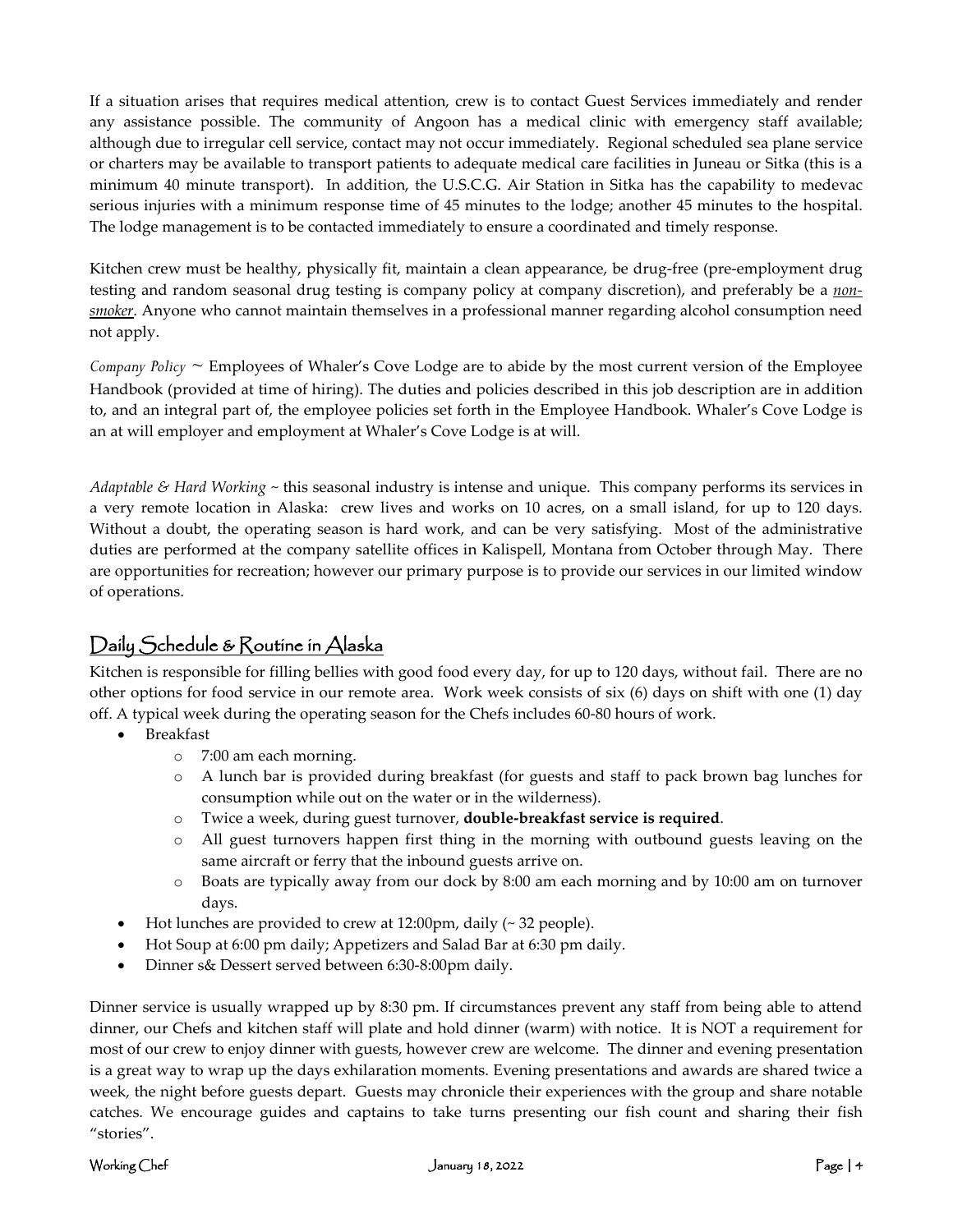Our Chefs are encouraged to treat our crew with the same customer service as our guests. Without our crew, our self-sufficient operation would not be successful! Management believes that our crew deserves just as fine of food as our guests.

Fishing & boat assignments are plotted out for the season by the Guest Services Manager. These are never "etched in stone" and can be changed depending on guest's needs, equipment availability, mechanical breakdowns, severe weather and a whole range of circumstances. The following days activities and assignments are firmed up each night with the guests around dinner (by the Guides and Guest Services Manager). Daily activities and boat assignments are posted each night, generally by 5:00pm in the main lodge and in the fish processing plant on the dock.

This is the routine, every day, up to 120 days each summer.

# Compensation

*Salary ~ DOE~ Starting* Range is \$3,316 – 4,500 on-site. Plus TIPS. OR Chef can request increased compensation without TIPS. Travel benefit to/from lodge is negotiable. Other benefits disclosed at interview. Room & Board included.

*Accommodations & Meals during time in Alaska* ~ Crew will be housed in modest, private rooms. A few senior crew rooms have private baths, all others will share bath facilities. Self-service laundry facilities (including detergent) are provided along with bedding and towels. Our staff enjoys hearty meals served buffet-style in the crew dining room. There is no obligation for crew to share their meals with guests; crew is welcome to enjoy their meals in the privacy of their rooms, etc. Accommodations (room and board) are valued at \$1500 per month.

*Personal Items* ~ your only living expenses while at the lodge will be personal items: i.e. toiletries, medicines, etc.

This position will be living and working on-site in Alaska on a remote island for 3+ months; in order to ensure a safe living environment for all, a background and reference check is required prior to final hire.

Whaler's Cove Lodge operates continuously and uninterrupted (24/7) from opening day until the last guests depart. The 2022 season opens to the first guests June  $22<sup>nd</sup>$  and last guests depart September 11<sup>th</sup>. Our 2022 operating season is approximately 82 days with guests, and includes 22 turnover days. The total 2022 season for Chefs is  $\sim$  108 – 120 days; season start and end dates are to be finalized based upon final determination of facilities projects.

**WCL** is a cooperative, self-sufficient operation that requires an immense amount of foresight, planning, communication, and teamwork. Each employee, their attitude and work ethic, is critical to the success and enjoyment of our workplace.

This business is the largest employer in its remote area of Alaska, it provides a livelihood for 32+ employees, and it's a destination of choice for over 700 guests each year: this position is not just a job, it's a lifestyle and a commitment to success, the business of being hospitable, and positively affecting the local community. Your skills and attitude affect the team and window of performance each year. This position offers a unique lifestyle opportunity living in Alaska each summer.

Whaler's Cove Lodge is a permit holder in the Tongass National Forest and Admiralty Island National Monument. All rules and regulations are expected to be followed.